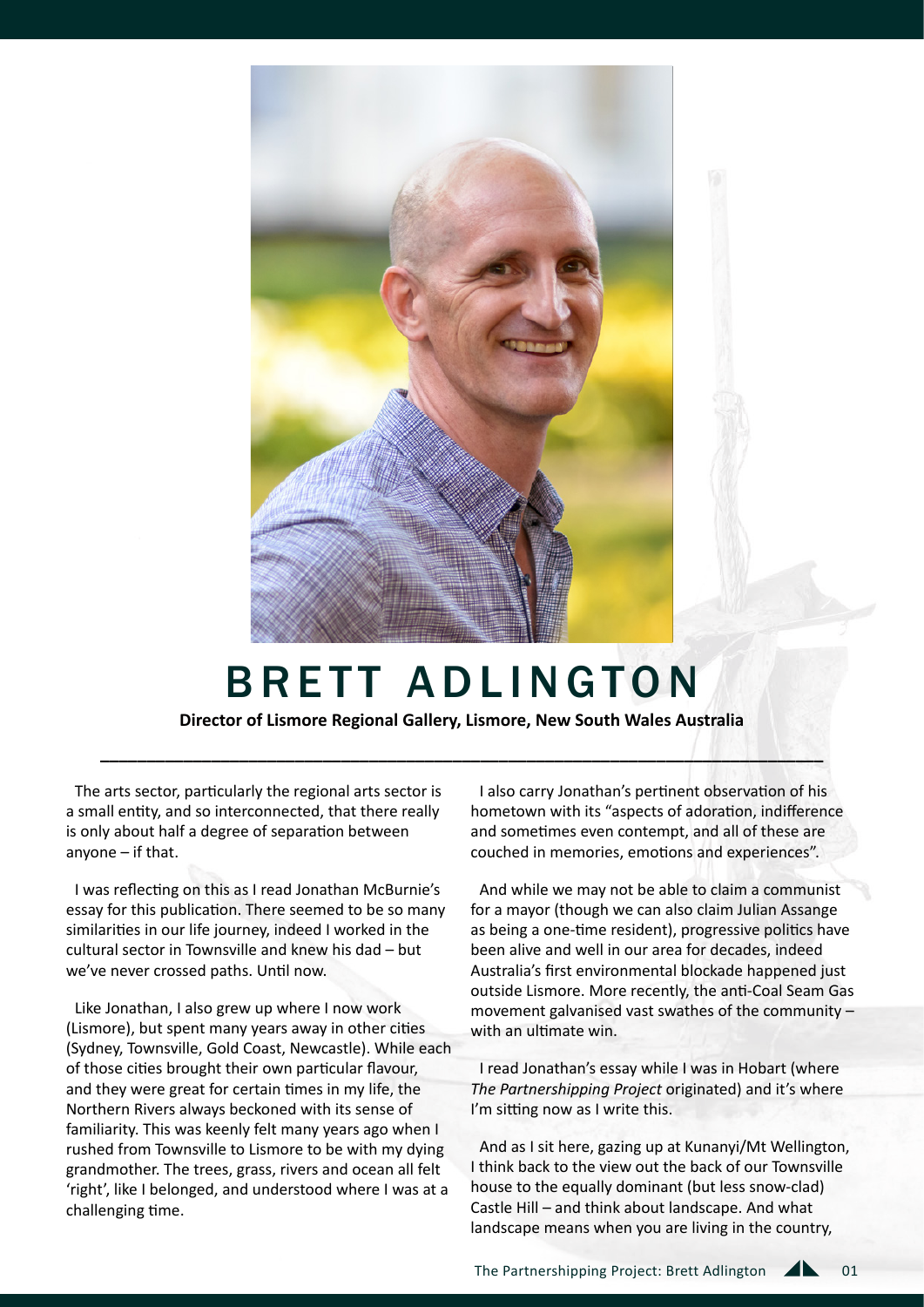or indeed in a small city where the landscape is very present; and how it shapes the very personality of the town and its inhabitants.

I was discussing this with an artist in Hobart the other day, about how living with a dominant landscape that you can't escape grounds you – much more than is possible in Melbourne or Sydney (well, yeah, there is the harbour, but you have to be rich to see it).

Lismore has an equally dominant aspect in our landscape, but it isn't as 'in your face' as Hobart or Townsville. It's not as visible or reaching to the sky. It doesn't act as a vantage point for distant views. The dominant part of Lismore's landscape snakes through it, and to many people it remains invisible. But when it rains, and rains heavy, people's minds turn to this weaving serpent, wondering if it will be unleashed. It is then that this part of our landscape dominates in ways we are kind of used to, but really don't want to face.

Lismore is one of the most flood-prone towns in the country. Our European forebears saw the river as great for transportation, with the confluence of two rivers being great for turning boats. It is this confluence of two rivers in the Lismore CBD that is the major cause of floods in the town. These rivers rise in the verdant hills of the Northern Rivers, cascading down to the flood plain of Lismore.

These hills to the north of Lismore are part of a landscape that beckons outsiders to the region – and was where the 1973 Aquarius Festival took place. This festival brought with it an influx of students, artists, environmentalists and activists to live here permanently. More recently the annual Tropical Fruits festival has ensured Lismore is home to one of regional Australia's most vibrant, and largest LGBTQI communities.

Many of these new arrivals in the 1970s developed a market culture to earn a living that persists to this day. Out of this developed a very strong community of ceramicists, which over the years expanded to encompass all artforms.

The result (and here Johnathan and I may beg to differ), is the Northern Rivers being one of the most creatively rich regional areas in the country.

The festival culture that was first stirred in the 1970s continues today, which much larger, and professionally organised events. We are home to Lismore Lantern Parade, Splendour in the Grass, Bluesfest, Falls Festival, Byron Writers Festival, Byron Bay Film Festival and Mullum Music Festival. This is when the world comes to our area.

And we can even claim Margaret Olley as one of our own also, but not so much as a practicing artist, but by token of Lismore being her birthplace.

More recently, the Northern Rivers has seen an upsurge in established artists moving to the region, or indeed those wanting to establish themselves as artists. They come here for the landscape, and the climate, cheaper studios, and because we are known to have such a strong creative economy and thus the support that goes with that. However, unlike North Queensland, a move to our region is a much less ambitious leap. Both Sydney and Brisbane are easily reached for day trips, so there is less of that sense of 'making it against the odds', than say, a move to Tully, would.

I could name check a number of these recent established artists, but I won't; as many, while not shying away from the fact that they live here, are keen to keep a fairly low profile.

The four local artists selected for this exhibition, Penny Evans, Hiromi Tango, Dadang Christanto and Karla Dickens have all moved here over the years. Christanto and Tango had already established themselves nationally, and internationally, before moving here; while Dickens and Evans have established very strong national practices since their arrival.

These latter two artists are clear evidence that being located in a country area is no inhibitor to establishing yourself as a professional artist.

And lest I present too glowing a picture of creative and political life here in Lismore, all these mixes of personalities, ideas and activism keeps us on our toes. There is an edge to Lismore I haven't encountered elsewhere. The Australian, 'she'll be right' attitude doesn't really seem to exist here. It's more an, 'it's not right, and we demand change'.

The schism that developed in the 1970s between those that represented the 'new arrivals' (hippies, artists, leftists, LGBTQI community, environmentalists), and those that represent the 'old timers' (everyone else), continued for decades.

For those of us at the gallery, it's a continual dance between all those groups. But I feel it's changing. In 2017, as a post-flood recovery effort to get people back in to Lismore to shop, the local chamber of commerce engaged locally renowned drag queen, and son of an ex-mayor (Maude Boate), and 'son of Murwillumbah'- Bob Downe - to create an advertisement that totally hit the spot. At once gloriously camp, creative and heartfelt, it celebrated the distinctiveness that is Lismore. And it also summarises what the floods are about. While there may be some divisiveness between camps of people, come flood time, this evaporates

02